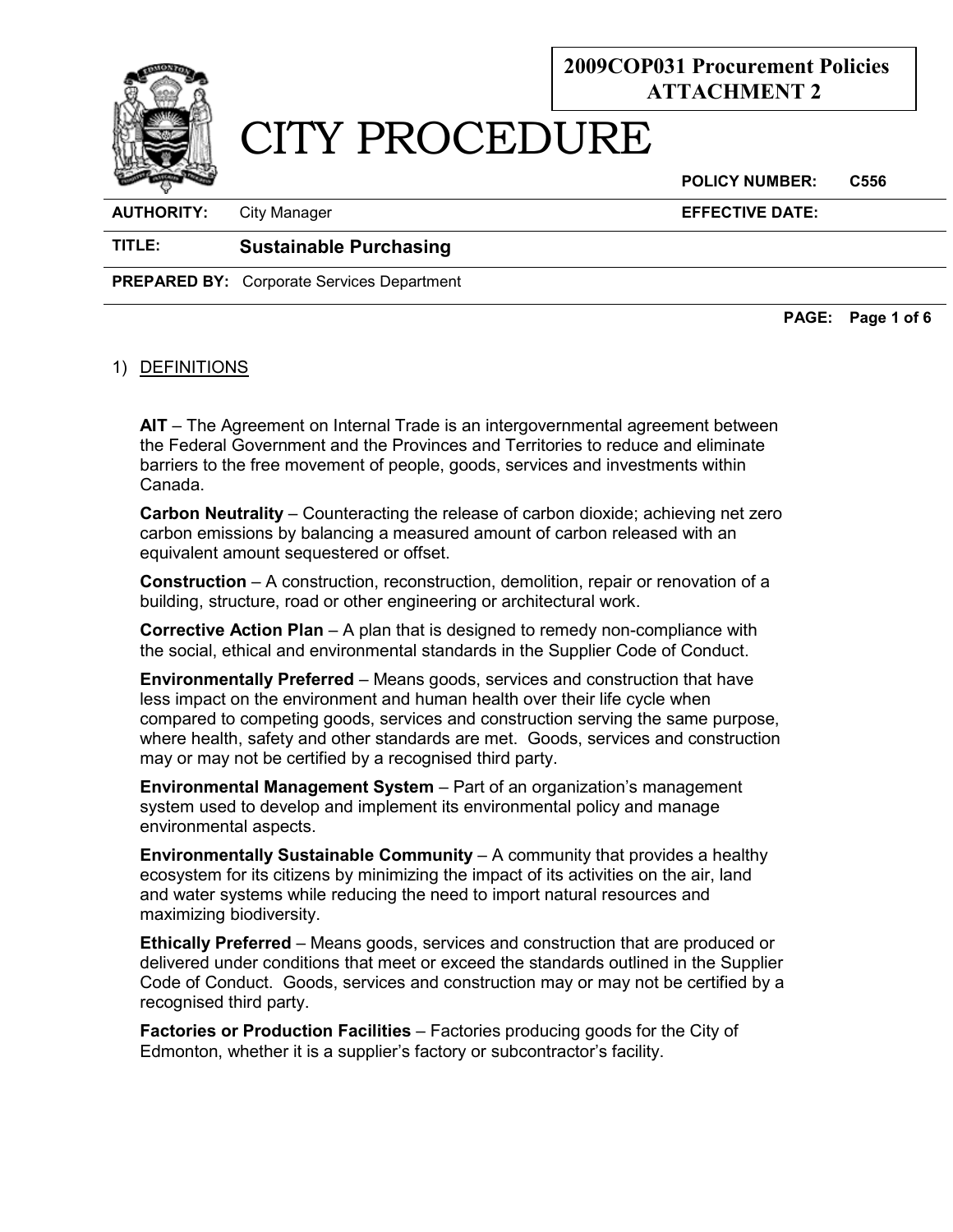

# CITY PROCEDURE

**POLICY NUMBER: C556** 

**AUTHORITY:** City Manager **EFFECTIVE DATE:**

### **TITLE: Sustainable Purchasing**

**PREPARED BY:** Corporate Services Department

**PAGE: Page 2 of 6** 

**Goods** – Materials, furniture, merchandise, equipment, stationery and other supplies required by a Department for the transaction of its business and affairs and may include services that are incidental to the provision of such goods.

**International Labour Organization (ILO)** – The United Nations specialized agency which seeks the promotion of social justice and internationally recognized human and labour rights. The ILO formulates international labour standards in the form of Conventions and Recommendations setting minimum standards of basic labour rights.

**ILO Core Labour Conventions** – A selection of ILO conventions that support the Universal Declaration of Human Rights and prohibit the worst forms of child labour and unfair labour practices.

**Procurement** – Refers to the process by which the City acquires required goods, services and construction.

**Services** – The delivery of a service required by the City for the transaction of its business and affairs, but does not include services provided by a contractor of the City through a personal services contract.

**Subcontractors** – Companies that have been sub-contracted by City Suppliers to manufacture goods or supply services to the City but do not have a direct business relationship with the City.

**Suppliers** – Companies that have a direct business relationship with the City, supplying goods, services or construction.

**Supplier Code of Conduct** – A set of minimum standards related to working conditions and human rights based on those outlined by the International Labour Organization Core Labour Conventions (ILO) as well as any applicable Canadian labour laws or employment standards.

**Sustainability** – Forms of progress that meet the social, environmental and economic needs of the present without compromising the ability of future generations to meet their needs.

**Sustainability Purchasing** – The process by which organizations buying goods, services and construction take into account the economic value of the good or service while also considering the environmental, social and ethical impacts of the good or service.

**Total Cost of Ownership / Life Cycle Cost** – A determination of the direct financial costs and benefits to the City of goods, services and construction throughout their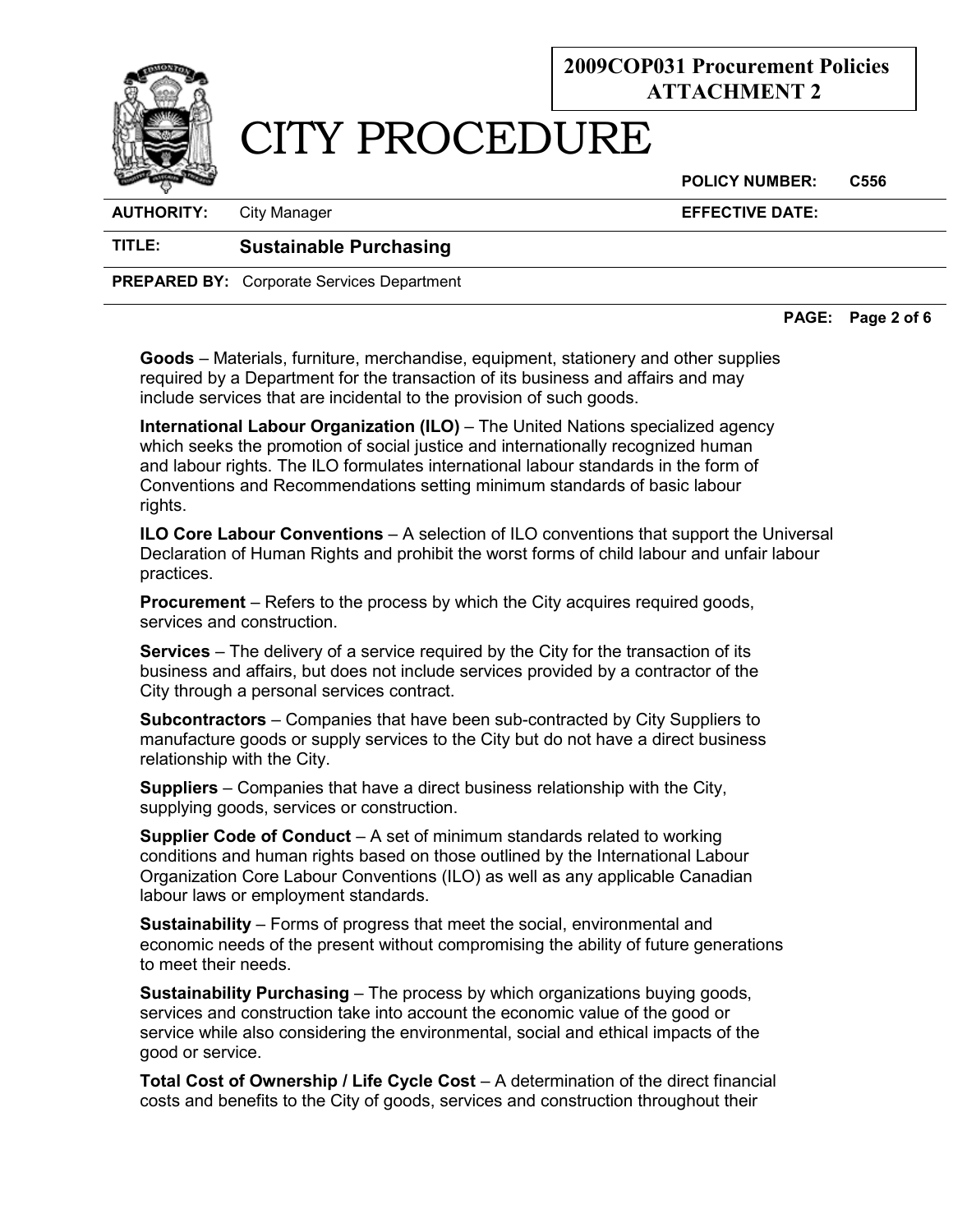

**AUTHORITY:** City Manager **EFFECTIVE DATE:**

## **TITLE: Sustainable Purchasing**

**PREPARED BY:** Corporate Services Department

**PAGE: Page 3 of 6** 

acquisition, use and end-of-life phases including factors such as transportation costs, training, energy consumption, maintenance, recycling & disposal and other related costs.

**True Cost** – Generally, when assessing the 'true cost' of a product or service the social, economic, and environmental costs and benefits of the purchase are all considered. This means quantifying the costs and benefits of goods, services and construction over their lifecycle, to the extent that can be estimated.

**TILMA** – The Trade, Investment, Labour Mobility Agreement is an accord between the Government of Alberta and the Government of British Columbia to create a more open, competitive economy of goods, services and people.

**Zero Waste** – A philosophy that encourages the redesign of resource life cycles so that all goods are reused. Any [trash](http://en.wikipedia.org/wiki/Trash) sent to landfills is minimal.

## 2) PROCEDURES

- a) Materials Management Branch
	- i) Lead the implementation of this Policy using a continuous improvement process and phasing application of the policy over time to eventually apply to the purchase of all goods, services and construction by City Departments.
	- ii) Develop and maintain implementation toolkit resources including standard tender clauses, evaluation matrices, education and training materials and supports.
	- iii) Update and maintain a complaints process for the handling of any complaints received pursuant to this Policy, and act as a point of contact for the City throughout the complaints process.
	- iv) Ensure that applicable procurement documents contain the appropriate sustainability criteria, Supplier Code of Conduct and any required custom specifications in order to meet the spirit of this policy and the implementation plan.
	- v) Work collaboratively with Departments to provide training and guidance related to the implementation of this Policy.
	- vi) Work with Departments and Supplier(s), as appropriate, to develop and approve Supplier Corrective Action Plans that address non-compliance of the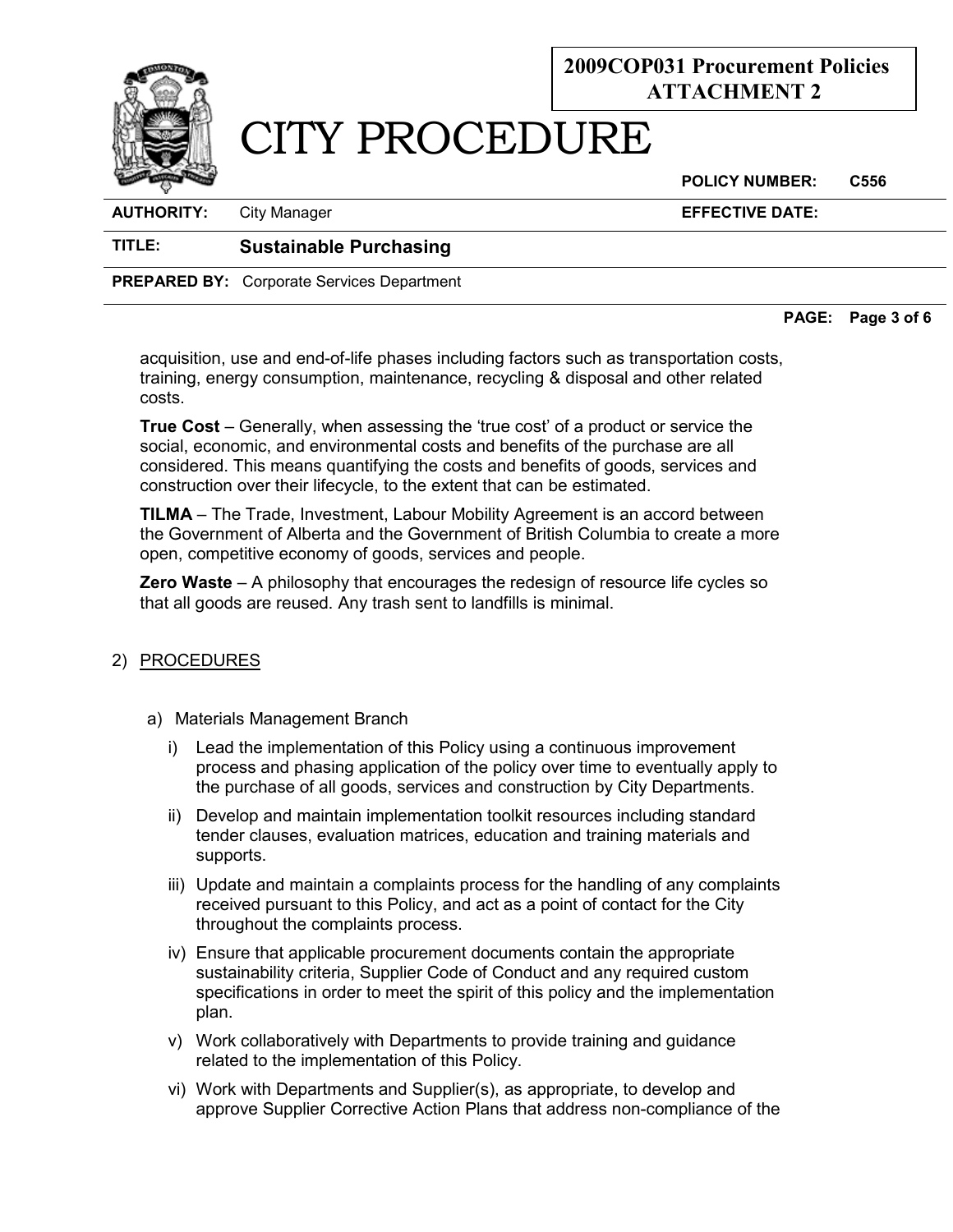

# CITY PROCEDURE

**POLICY NUMBER: C556** 

| <b>AUTHORITY:</b> | <b>City Manager</b> | <b>EFFECTIVE DATE:</b> |
|-------------------|---------------------|------------------------|
|                   |                     |                        |

## **TITLE: Sustainable Purchasing**

**PREPARED BY:** Corporate Services Department

### **PAGE: Page 4 of 6**

social, ethical and environmental standards outlined in the Supplier Code of Conduct.

- vii) Review and update the Policy and the Supplier Code of Conduct on a regular basis.
- viii) Monitor the application of Policy and the related Supplier Code of Conduct.
- ix) Report periodically on the progress of the Policy implementation any related performance measures.
- b) All City Departments and Office of the City Auditor
	- i) Individuals with delegated authority to approve contracts for the purpose of procurement, and also those with assigned purchasing responsibility, will apply the principles outlined in the Sustainable Purchasing Policy and any tools and procedures created under the Sustainable Purchasing Policy to all purchasing activities in accordance with the implementation plan.
	- ii) Where applicable, integrate Sustainable Purchasing Policy with department/branch purchasing processes, such as the City's Environmental Management Systems.
	- iii) Notify Materials Management of any Supplier non-compliance to the Sustainable Purchasing Policy and related Supplier Code of Conduct. Work with Materials Management and Supplier(s), as appropriate, to develop and approve Supplier Corrective Action Plans that address non-compliance of the social, ethical and environmental standards outlined in the Supplier Code of Conduct.
	- iv) Assist with monitoring and reporting of Sustainable Purchasing Policy implementation and performance measures, where necessary.
	- v) Identify and pursue opportunities to reduce consumption and align operations with corporate demand management strategies (e.g. PaperLESS Strategy), wherever practicable.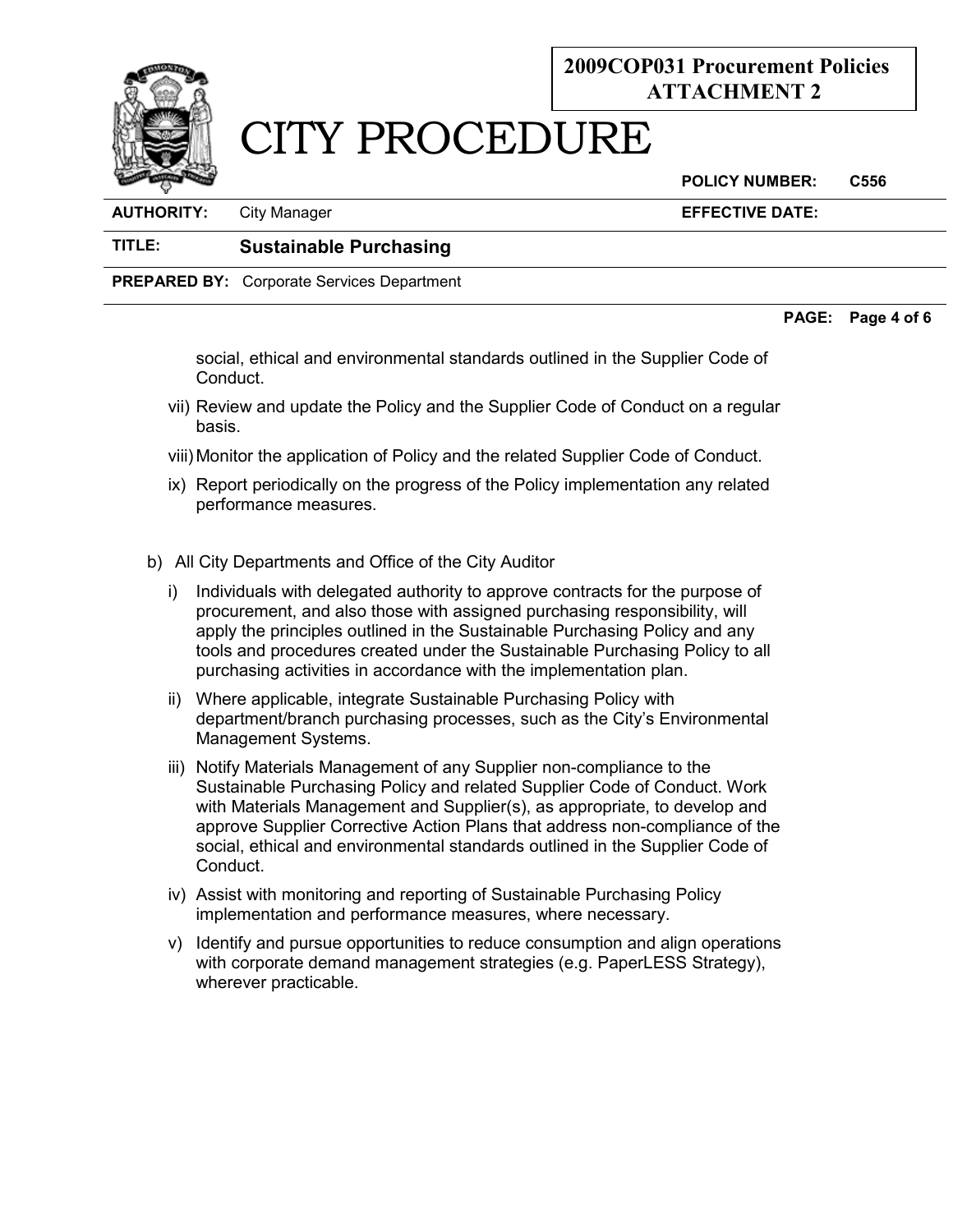

# CITY PROCEDURE

**POLICY NUMBER: C556** 

**AUTHORITY:** City Manager **EFFECTIVE DATE:**

### **TITLE: Sustainable Purchasing**

**PREPARED BY:** Corporate Services Department

**PAGE: Page 5 of 6** 

### 3) IMPLEMENTATION FRAMEWORK

- a) Employees will work to identify and apply specifications to increase the sustainability performance of goods, services and construction purchased by the City by bringing forward ideas, information and recommendations to Departmental procurement stakeholders, including recommendations related to demand management and reducing overall consumption where practical.
- b) As appropriate, employees will embed specific sustainability considerations into the City's purchasing processes by:
	- i) Assessing whether or not the product, service or construction is necessary, prior to initiating the procurement process.
	- ii) Assessing the Total Cost of Ownership or the True Cost of the product or service, wherever practicable.
	- iii) Ensure Suppliers and Subcontractors to the City meet, at a minimum, the performance standards outlined in the Supplier Code of Conduct.
- c) As appropriate, employees will include the Supplier Code of Conduct as a mandatory component of the Supplier evaluation process and in doing so the City will:
	- i) Rely on a combination of approved third-party independent audits and certifications, and supplier disclosures of information about factory and production facilities, to ensure that Suppliers comply with the Supplier Code of Conduct.
	- ii) Evaluate and accept on a case-by-case basis any instances where it is reasonably determined by the City that Supplier practices may differ from policy, so long as the purpose and spirit of the policy is always upheld, and will determine the level and degree necessary to investigate and act upon complaints of non-compliance.
	- iii) Reserve the right to discontinue business with Suppliers who are not responsive to requests to address concerns around workplace practices and instances of non-compliance with the Supplier Code of Conduct.
- d) As appropriate, employees will give preference to goods, services and construction that: